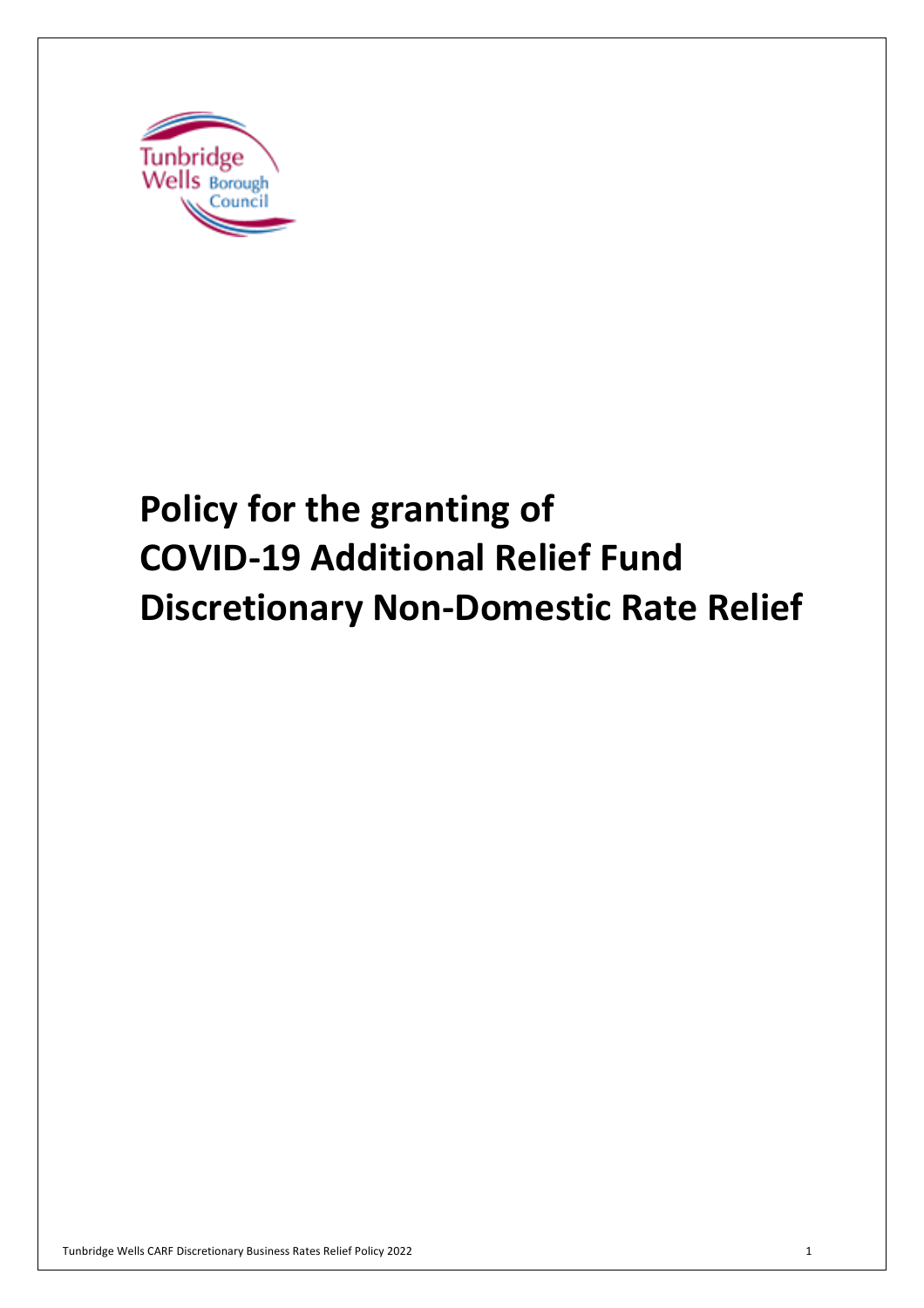### **Contents**

| Eligibility for discretionary relief under the COVID-19 Additional Relief Fund (CARF)<br>Discretionary Relief to be awarded under the COVID-19 Additional Relief Fund.  5 |
|---------------------------------------------------------------------------------------------------------------------------------------------------------------------------|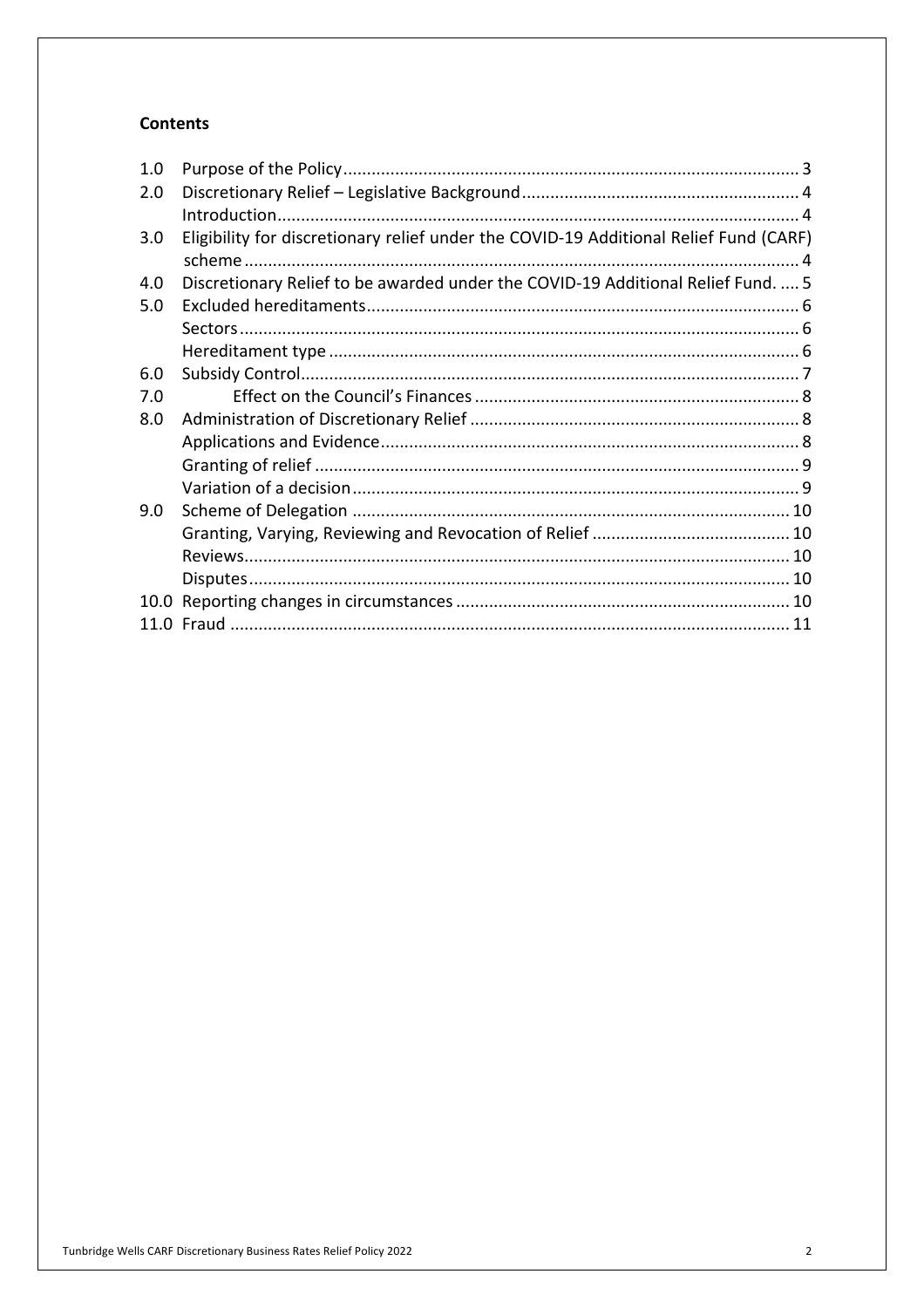## **1.0 Purpose of the Policy**

- $1.1$  under the Council's COVID-19 Additional Relief Fund (CARF) scheme. The purpose of this policy is to determine the level of discretionary relief payable
- $1.2$  ratepayers who businesses have been (and continue to be) affected by the pandemic but that are ineligible for existing support linked to business rates. Central Government has provided the authority with funding to assist those
- $1.3$  reliefs available to properties. Instead, the Government will, in line with the eligibility criteria set out in this policy, reimburse local authorities where relief is granted using discretionary relief powers under section 47 of the Local Government Finance Act 1988. The Government has not changed the legislation relating to the business rates
- 1.4 Whilst funding is provided by Central Government, it is for the Council to decide its own local scheme and determine in each individual case whether to grant this particular relief.
- $1.5$  in respect of the 2021/22 financial year. Relief under the CARG scheme will only be available to reduce chargeable amounts
- $1.6$ This document outlines the following areas:
	- • Details of the criteria for receiving Discretionary Reliefs under the COVID-19 Additional Relief Fund (CARF) scheme;
	- The Council's policy for the granting the relief;
	- General guidance on granting and administering the reliefs and awards;
	- Subsidy Controls applicable; and
	- The Council's Scheme of Delegation.
- 1.7 Where ratepayers apply for relief they will be granted (or not granted) relief under the COVID-19 Additional Relief Fund (CARF) scheme in line with the following policy.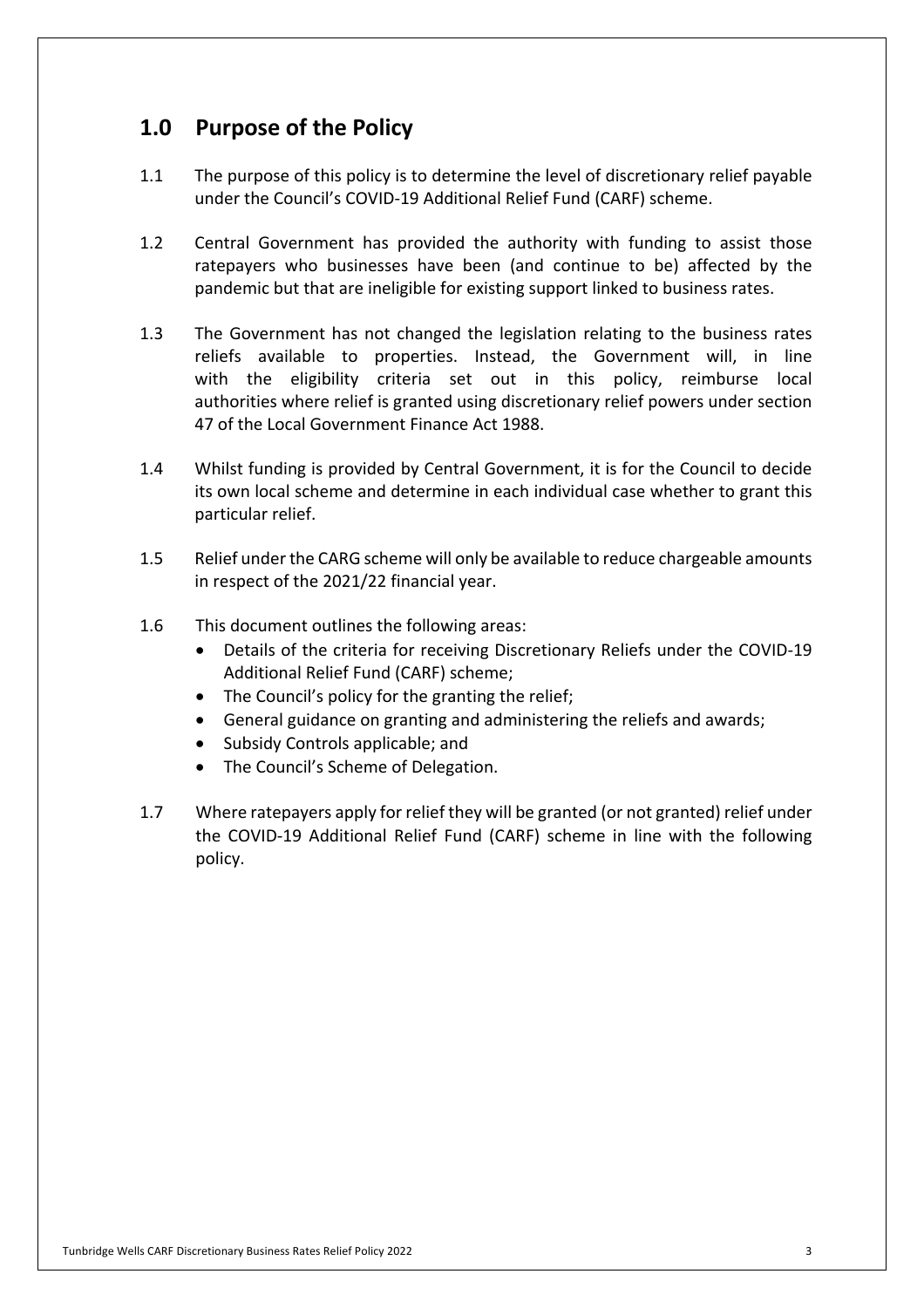# **2.0 Discretionary Relief – Legislative Background**

### **Introduction**

- $2.1$  property does not qualify for mandatory relief, or to 'top' up cases where ratepayers already receive mandatory relief. The original purpose of discretionary relief was to provide assistance where the
- $2.2$  have been amended to allow authorities the flexibility to provide more assistance to businesses and organisations. Over recent years and particularly since 2011, the discretionary relief provisions
- $2.3$  all of the criteria laid down by the legislation will be applicable in each case. 2.3 The range of bodies, which are eligible for discretionary rate relief, is wide and not
- $2.4$  required in order to determine whether relief should be awarded. 2.4 The Council will expect all businesses provide such information and evidence as
- 2.5 Council although, as with any decision of a public authority, decisions can be reviewed by Judicial Review. The authority will however, upon request, review decisions made. Details of the internal review process are given within this policy. 2.5 There is no statutory appeal process or Tribunal against any decision made by the
- $2.6$  Council. The decision to grant or not to grant discretionary relief is a matter purely for the

# **3.0 Eligibility for discretionary relief under the COVID-19 Additional Relief Fund (CARF) scheme**

- 3.1 Whilst the Council has determined its own scheme, the Department for Levelling Up, Housing and Communities has stated that, in order for the Council to receive the allocated funding, it must:
	- (a) **not** award relief to ratepayers who for the same period of the relief either are or would have been eligible for the Expanded Retail Discount (covering Retail, Hospitality and Leisure), the Nursery Discount or the Airport and Ground Operations Support Scheme (AGOSS);
	- (b) **not** award relief to a hereditament for a period when it is unoccupied (other than hereditaments which have become closed temporarily due to the government's advice on COVID-19, which should be treated as occupied for the purposes of this relief), and
	- (c) direct their support towards ratepayers who have been adversely affected by the pandemic and have been unable to adequately adapt to that impact.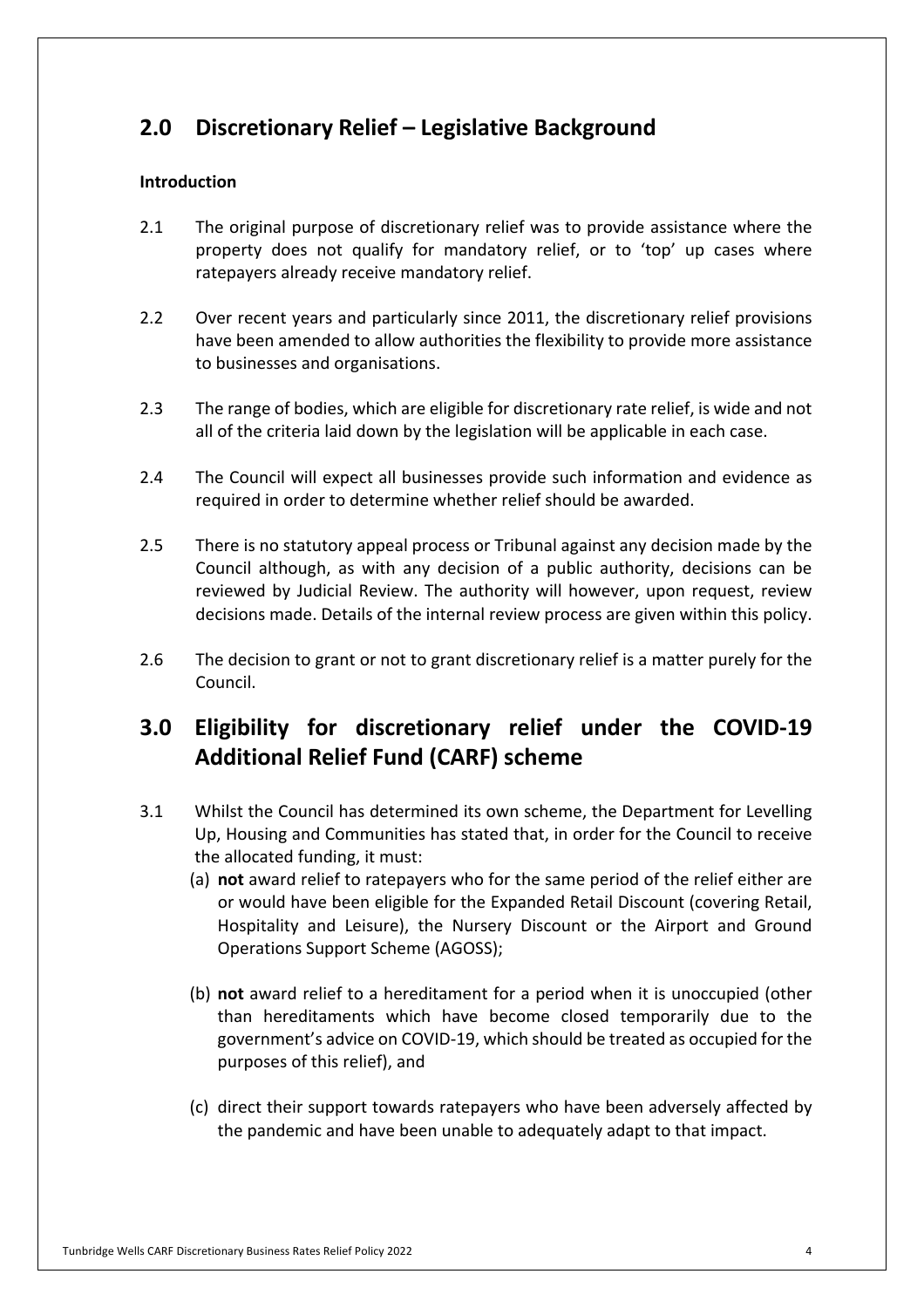- $3.2$  must not grant any relief to itself or to either local or major precepting authorities. In line with section 47(8) of the Local Government Finance Act 1988, the Council
- $3.3$  funded by section 31 grants have been applied, excluding those where the Council Localism Act 2011 which are not funded by section 31 grants. The relief will be applied after mandatory reliefs and other discretionary reliefs has provided relief using its wider discretionary relief powers introduced by the
- $3.4$  Government Finance Act 1988 (where hardship is proven to the Council), then there will be no requirement to grant CARF Discretionary Rate Relief for that amount. 3.4 Where any reduction or remission is granted to a ratepayer under S49 Local
- $3.5$  shall be granted in all cases where the relevant criteria are met irrespective of whether discretionary relief can be granted or not. In certain cases, the order in which relief is granted is specified. Mandatory relief

# **4.0 Discretionary Relief to be awarded under the COVID-19 Additional Relief Fund.**

- $4.1$  Relief Fund) have been led by Central Government but without specific legislative changes. Over the past few years, a number of schemes (such as the COVID-19 Additional
- $4.2$  to help local businesses and will look to maximise both the reliefs given as well as maximise any grants receivable. The Council is keen to support such initiatives especially where they are designed
- $4.3$  relevant criteria, relief will be 35% of the 2021/22 liability **after** any other reliefs and reductions have been applied. 4.3 In view of this, the Council has decided that where a ratepayer meets **all** of the
- $4.4$ The criteria for the COVID-19 Additional Relief Fund are as follows:
	- (a) the ratepayer is **not** eligible (or would be eligible) for the Expanded Retail Discount (covering Retail, Hospitality and Leisure), the Nursery Discount or the Airport and Ground Operations Support Scheme (AGOSS);
	- (b) the ratepayer is not entitled to either Small Business Rate Relief or Rural Rate Relief granted at 100%;
	- (c) the ratepayer is **not** entitled to mandatory relief (80%);
	- (d) the hereditament is treated as occupied by the Council and the ratepayer must have been shown as in occupation on the Council's records at 10<sup>th</sup> December 2021 and continuously thereafter;
	- (e) the ratepayer confirms that they have been adversely affected by the pandemic and have been unable to adequately adapt to that impact;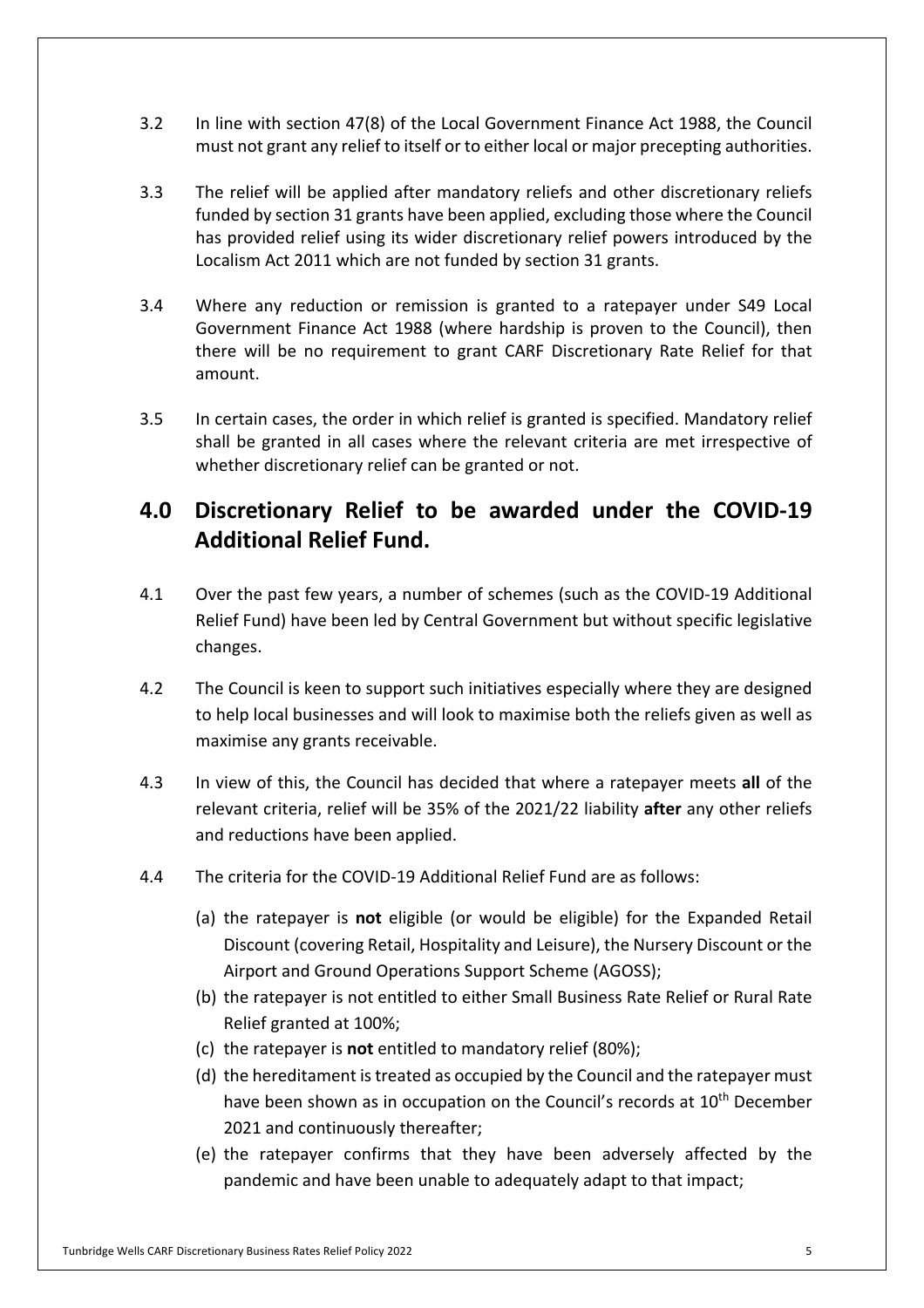- (f) the ratepayer is **not** subject to Subsidy Control as defined within section 6; and
- (g) the hereditament is not excluded under the section 5 below.
- $4.5$  Where the liability of the ratepayer reduces during the 2021/22 financial year, relief will be reduced accordingly. Where there is any increase in liability, for example where there is an increase in rateable value, the Council will consider each case on its own merits and may at its discretion award additional relief. Relief will be based on the liability and rateable value at the 10<sup>th</sup> December 2021.

## **5.0 Excluded hereditaments**

 $5.1$  this relief: The Council has decided that the following business sectors shall be excluded from

## **Sectors**

- • Financial Services banks, building societies, Insurance providers & brokers, accountancy, insolvency practitioners;
- Professional Services Solicitors, Architects, Surveyors, planning consultants;
- Storage and distribution Warehouses, Self-storage, Haulage, Couriers;
- • Information, Communications & Technology network & infrastructure providers, consultancy services;
- • Public services Govt agencies, NHS premises, Rail operators, Royal Mail, Housing Providers, waste disposal; and
- Education private and public schools & colleges.
- $5.2$ The list of examples is not definitive

## **Hereditament type**

- $5.3$  from this relief The Council has decided that the following hereditament types shall be excluded
	- Advertising right;
	- Car parking space;
	- Computer centres;
	- Health Centres;
	- Photovoltaic installation;
	- Retail Warehouse;
	- Riding Stables;
	- Self-Catering holiday units;
	- Shop;
	- Show home and showhouse;
	- Superstore;
	- Workers seasonal accommodation; and
	- Quarry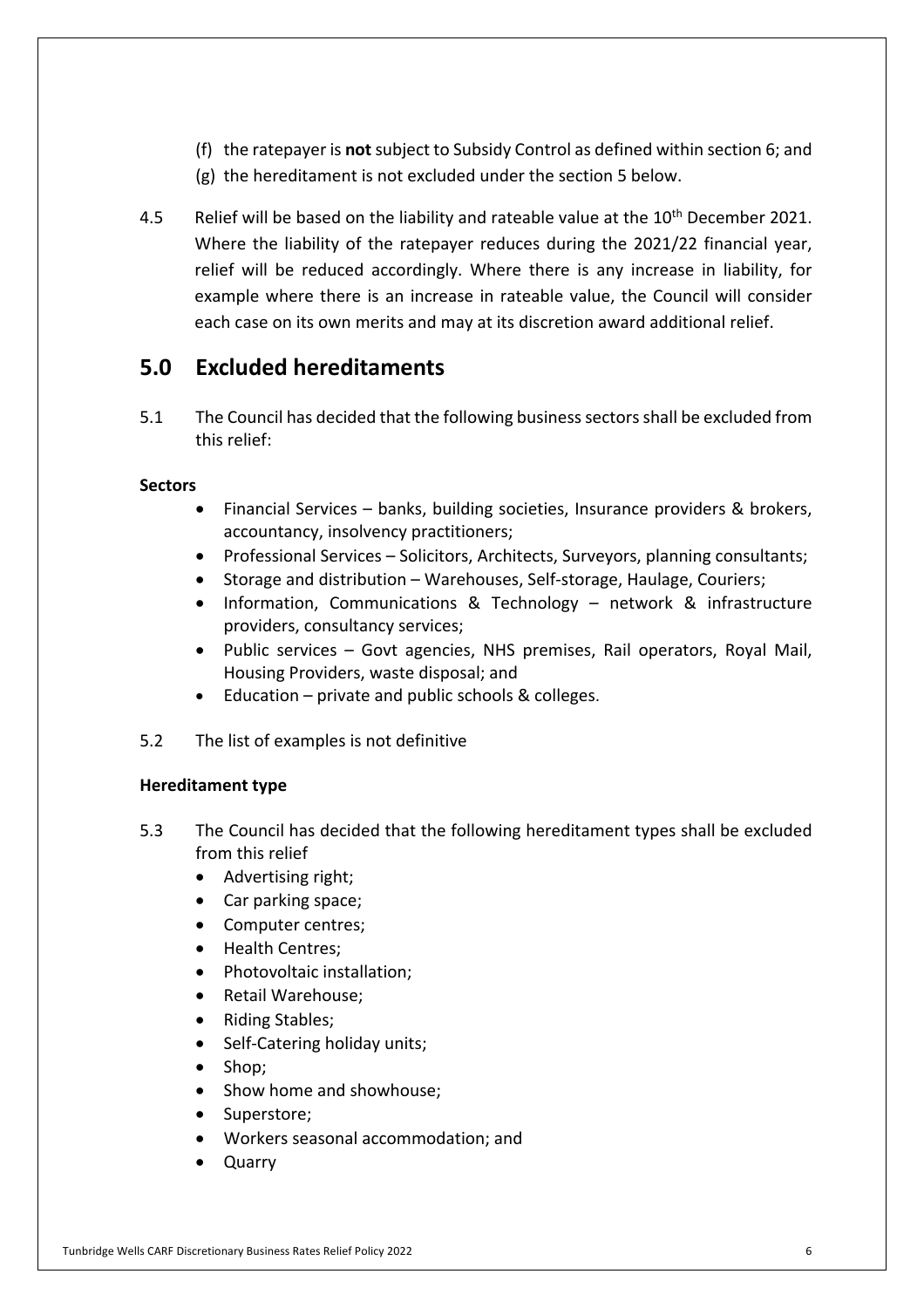# **6.0 Subsidy Control**

- 6.1 The Council's COVID-19 Additional Relief Fund (CARF) scheme is subject to the subsidies chapter within the UK-EU Trade and Cooperation Agreement (TCA). However, for CARF there is an exemption for subsidies under the value of approximately £2,243,000 per economic actor (broadly speaking, for example, a holding company and its subsidiaries).
- $6.2$  rates about £343,000) for Small Amounts of Financial Assistance and a further £1,900,000 for COVID-19 related subsidy. 6.2 This allowance comprises 325,000 Special Drawing Rights (at current exchange
- 6.3 Therefore, to be awarded CARF the ratepayer must not have claimed over the period 2019/20 to 2021/22 more than £2,243,000 from schemes which fell within the Small Amounts of Financial Assistance or COVID-19 related allowances.
- 6.4 Any COVID-19 business grants a ratepayer has received from local government generally and the 2019/20 Retail Relief should count towards this limit, but the ratepayer should not count any Extended Retail Discount they have received since 1 April 2020.
- $6.5$ carf-local-authority-guidance Further details of subsidy control can be found at: [https://www.gov.uk/government/publications/covid-19-additional-relief-fund-](https://www.gov.uk/government/publications/covid-19-additional-relief-fund)
- 6.6 The ratepayer will need to indicate to the Council:
	- • if they have not to date received any subsidy which fell within the Small Amounts of Financial Assistance or COVID-19 related allowances; or
	- • if the ratepayer has received other such subsidies, they will be required to provide the name and total value of those subsidies.
- 6.7 allowance. However, the Council will still consider applications for support under the CARF scheme if they have reached this limit provided you can evidence that 6.7 A ratepayer must not apply for CARF if they have already exceeded the £2,243,000 they:
	- (a) Intend to use the support to fund uncovered fixed costs (costs not covered by profits for insurance etc) during the period of COVID-19. Economic actors may claim for up to 70% of their uncovered costs (although this 70% limit does not apply to small businesses with less than 50 employees and less than £9 million turnover where the limit is instead 90%); and
	- (b) Have shown a decline in turnover of at least 30% within the April 2020 to March 2021 period, compared to the same 2019 to 2020 period.
- 6.8 top of the £2,243,000) if they meet the above tests and they have not claimed any other support from the additional allowance up to an aggregate £10 million limit (such as from the COVID-19 business grants). The ratepayer may claim up to a further £10 million of additional allowance (on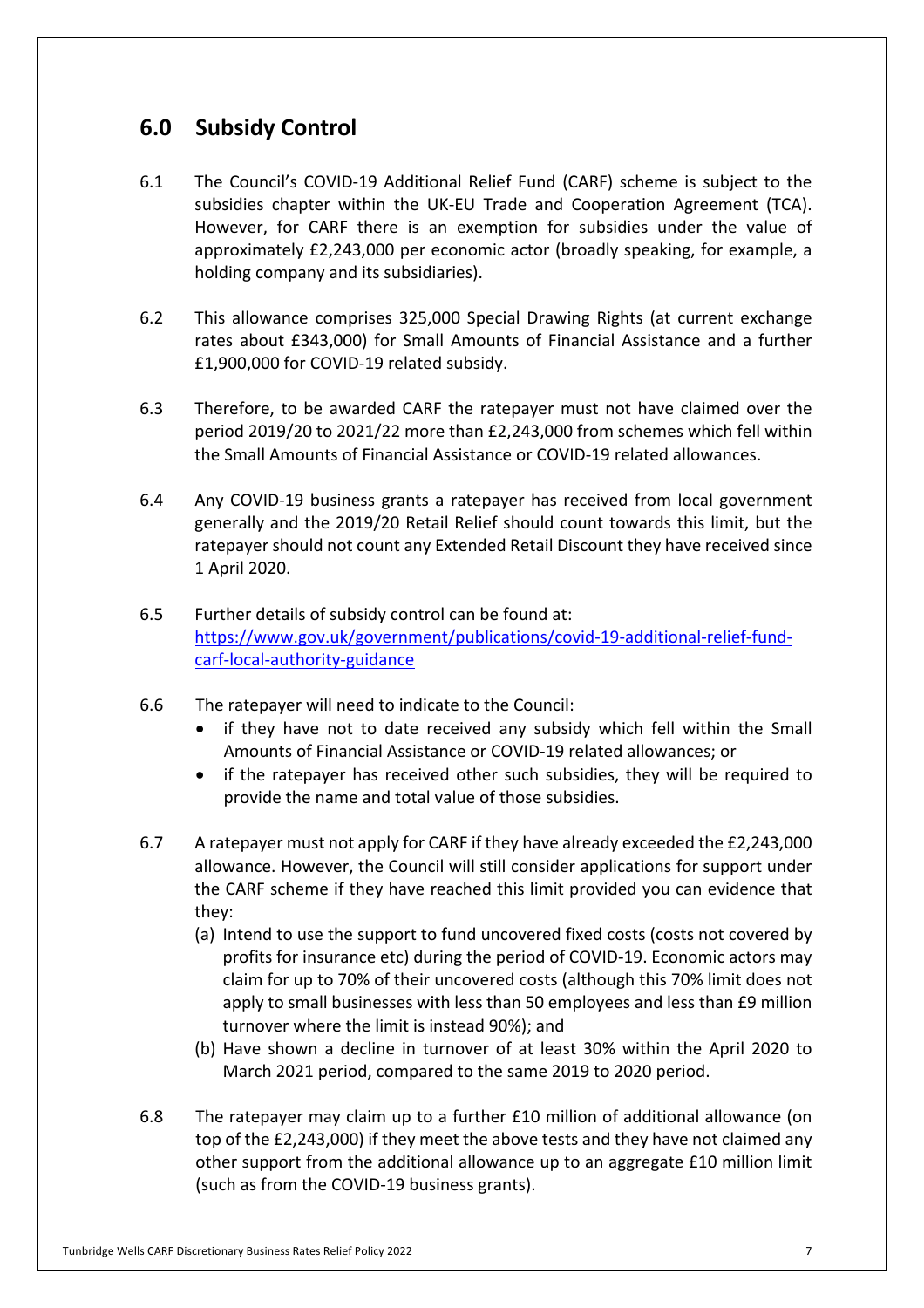- 6.9 Government and the Council will not tolerate any business falsifying their records or providing false evidence to gain this relief including claiming support above these thresholds.
- $6.10$  makes false representation in order to gain relief may be guilty of fraud under the Fraud Act 2006. 6.10 A ratepayer who falsely applies for any relief or provides false information or

## **7.0 Effect on the Council's Finances**

- 7.1 As Central Government leads this initiative, funding will be provided through section 31 of the Local Government Act 2003. This is not automatic and Central Government will look to the Council to adopt the recommended approach when granting in these areas.
- $7.2$  are met in full In order to guarantee funding, the Council will ensure that the criteria in this policy

## **8.0 Administration of Discretionary Relief**

8.1 amending, or cancelling discretionary relief and reduction. This is essentially laid down by legislation $1$ The following section outlines the procedures followed by officers in granting,

## **Applications and Evidence**

- 8.2 The Council will specify how (and if) applications are to be made and received. This may vary from time to time. Where possible, relief will be awarded automatically and, in all cases, ratepayers **must** notify the Council immediately where they:
	- (a) no longer qualify for the relief (as defined in sections 3 and 4);
	- (b) are subject to subsidy control; or
	- (c) no longer wish to receive the relief.
- 8.3 to allow the Council to make a decision. Where insufficient information is provided, then no relief will be granted. In some cases, it may be necessary for officers to visit premises and we would expect ratepayers claiming relief to facilitate this where necessary. Where appropriate, ratepayers are required to provide such evidence necessary
- 8.4 **The Council will provide this service and provide guidance free of charge. Ratepayers are encouraged to approach the Council direct and NOT pay for such services through third parties. Applications will be accepted from ratepayers only.**

<sup>&</sup>lt;sup>1</sup> The Non-Domestic Rating (Discretionary Relief) Regulations 1989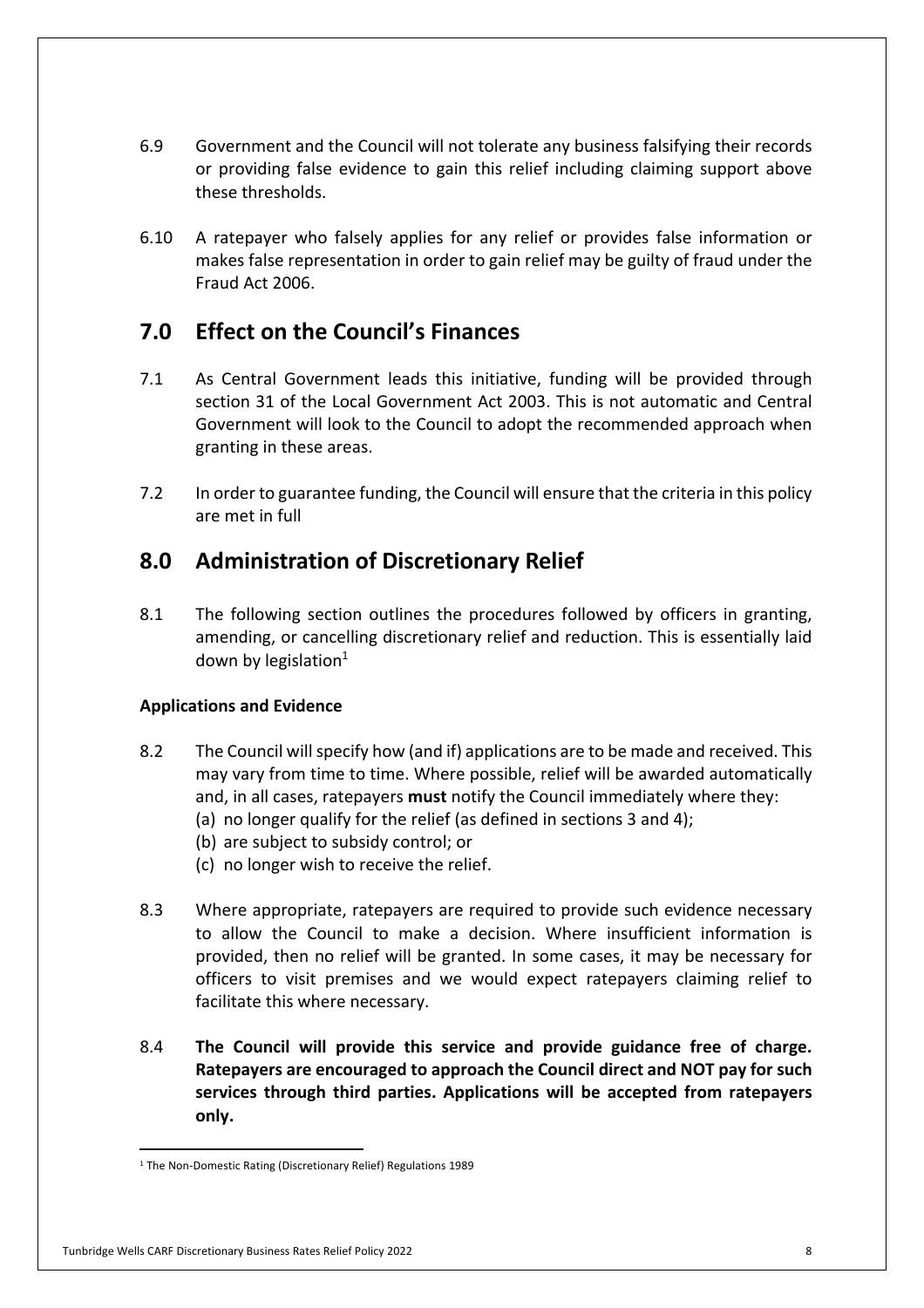## **Granting of relief**

- 8.5 In all cases, the Council will notify the ratepayer of decisions made.
- 8.6 to them in writing: Where an application (if required) is successful, then the following will be notified
	- The amount of relief granted and the date from which it has been granted;
	- If relief has been granted for a specified period, the date on which it will end.
	- The new chargeable amount;
	- • The details of any planned review dates and the notice that will be given in advance of a change to the level of relief granted; and
	- • A requirement that the applicant should notify the Council of any change in circumstances that may affect entitlement to relief.
- 8.7 Where relief is not granted, then the following information is provided, again in writing:
	- • An explanation of the decision within the context of the Council's statutory duty; and
	- An explanation of the appeal rights (see below).
- 8.8 Discretionary relief is to be granted from the beginning of the financial year in which the decision is made or when liability begins whichever is the later. Since 1997 decisions can be made up to 6 months after the end of the financial year for which the application was made. In such cases, the Council *may* backdate its decision. Given the timing of this relief, awards will only be made for the 2021/22 financial year.

#### **Variation of a decision**

- 8.9 Variations in any decision will be notified to ratepayers as soon as practicable and will take effect as follows:
	- • Where the amount is to be increased due to a change in rate charge (excluding rateable value increases) or a change in the Council's decision which increases the award – this will apply from a date determined by the Council as appropriate;
	- • Where the amount is to increase for any other reason, it will take effect at the expiry of a financial year unless it is granted for a fixed period;
	- • Where the amount is to be reduced due to a reduction in the rate charge or liability including any reduction in rateable value, awarding of another relief or exemption this will apply from the date of the decrease in rate charge; and
	- • Where the amount is to be reduced for any other reason, it will take effect from a date determined by the Council as appropriate;
- 8.10 given and the change will take effect at the expiry of a financial year. However, the Council will terminate the relief at any time the ratepayer fails to meet **any** of the relevant eligibility criteria. 8.10 A decision may be revoked at any time and a one-year period of notice will be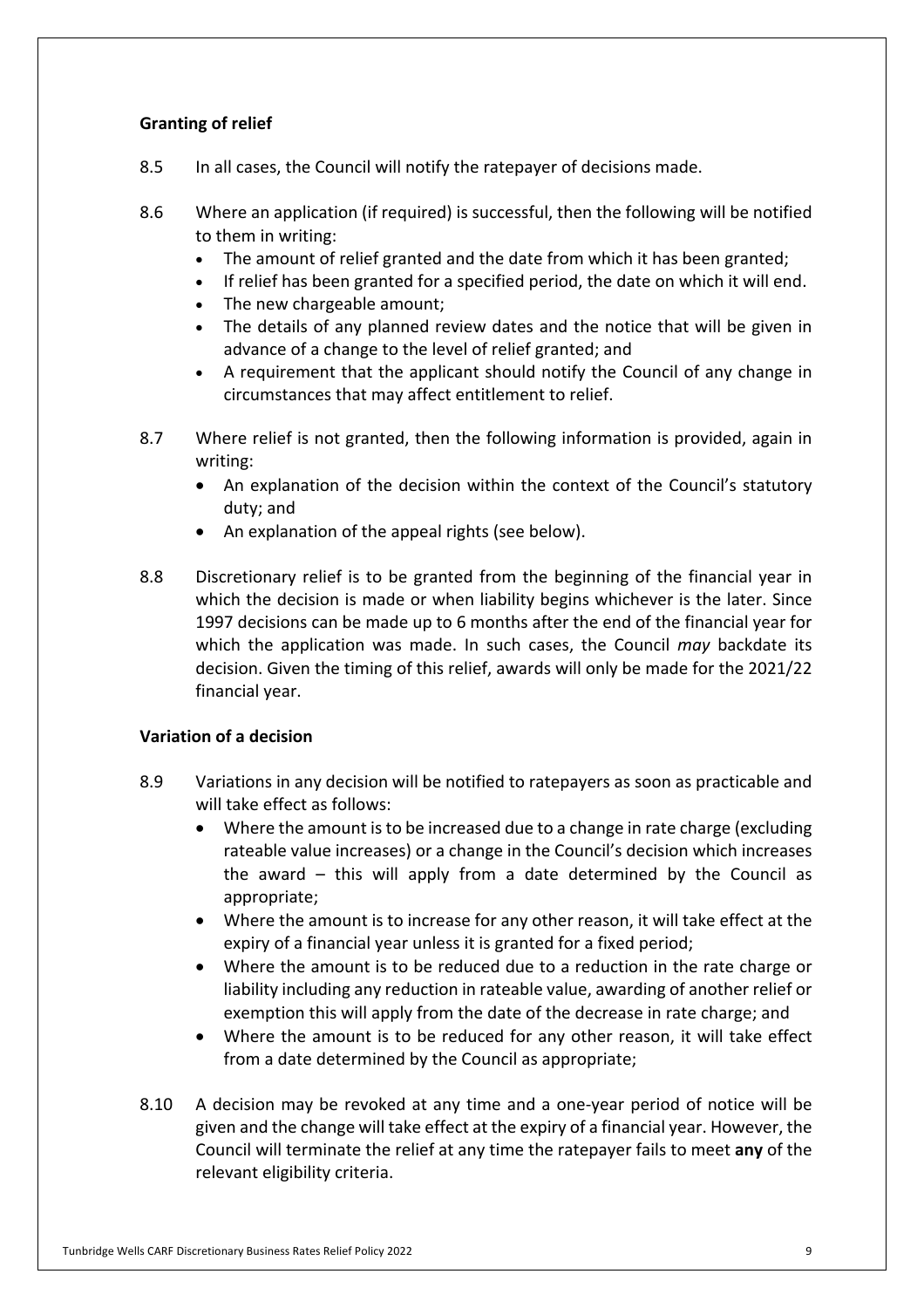# **9.0 Scheme of Delegation**

#### **Granting, Varying, Reviewing and Revocation of Relief**

- $9.1$  1988, the Local Government and Rating Act 1997, the Local Government Act 2003 and the Localism Act 2011.However section 223 of the Local Government Act 1992 allows for delegation of decisions by the Council to Cabinet, Committees, Sub- Committees or Officers. All powers in relation to reliefs are given under the Local Government Finance Act
- 9.2 The Council's scheme of delegation allows for the Head of Revenues and Benefits to award, revise or revoke any discretionary relief applications. However, any application which is considered to be of a significant nature, will be subject to consultation with the Council's Section 151 Officer, prior to final determination.
- 9.3 Applications that are refused will, on request, be reconsidered if additional supporting information is provided or the refusal is subsequently considered to be based on a misinterpretation of the application.

#### **Reviews**

9.4 substantial change to the legislation or funding rules. At such time, a revised policy will be brought before the relevant committee of the Council. The policy for granting relief will be reviewed annually or where there is a

#### **Disputes**

- 9.5 non-granting or the amount of any discretionary relief, the case will be reviewed by the Head of Revenues and Benefits. Where a decision is revised then the ratepayer shall be informed, likewise if the original decision is upheld. Where the Council receives a dispute from the ratepayer regarding the granting.
- 9.6 Benefits, the case will be considered by the Council's Section 151 Officer whose decision on behalf of the Council will be final. Where the ratepayer wishes to appeal the decision of the Head of Revenues and
- 9.7 Ultimately the formal appeal process for the ratepayer is Judicial Review although the Council will endeavour to explain any decision fully and openly with the ratepayer.

# **10.0 Reporting changes in circumstances**

 $10.1$  in circumstances which may affect the relief, to be reported as soon as possible or in any event within 21 days of the change. This will be important where the change would result in the amount of the award being reduced or cancelled e.g. where 10.1 Where any award is granted to a ratepayer, the Council will require any changes